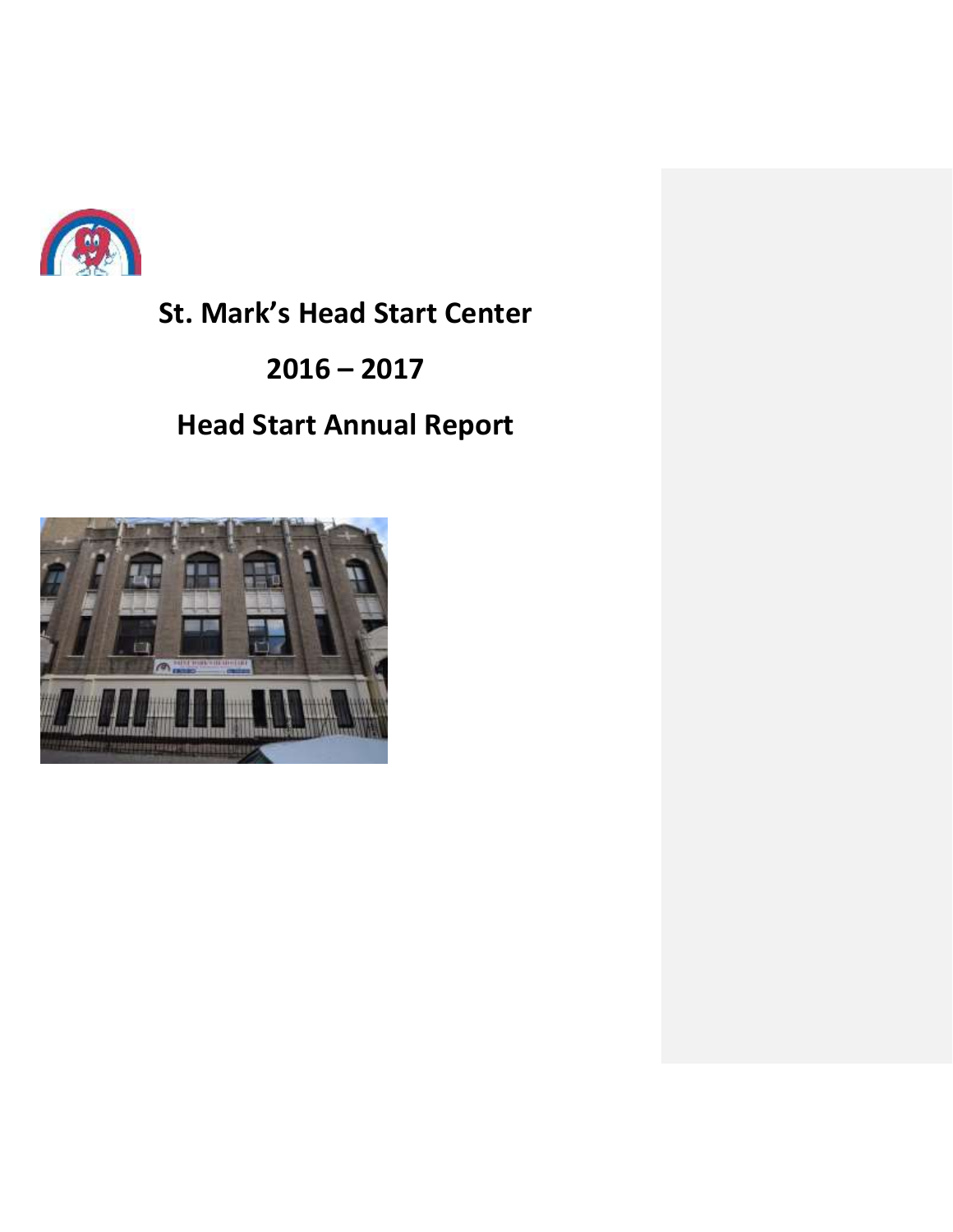## **Mission**

St. Mark's Head Start Center's mission is to always positively and comprehensively serve the education, health and social developmental needs of New York City's children and their families thereby maximizing logical thinking, creativity, independence, and ethical behavior.

## **Funding and Budgets**

| <b>Budget and Expenses</b>             |               |          |           |
|----------------------------------------|---------------|----------|-----------|
| Fiscal Year July 1, 2016-June 30, 2017 |               |          |           |
| CATEGORY                               | <b>Budget</b> | Expenses |           |
| <b>PERSONNEL COSTS</b>                 | \$3,083,013   | Ś        | 3,068,859 |
| <b>SUPPLIES and EQUIPMENT</b>          | \$244,050     | \$       | 367,456   |
| <b>FACILITIES COST</b>                 | \$522,051     | \$       | 575,791   |
| <b>OTHER COST</b>                      | \$470,597     | \$       | 227,601   |
| <b>INKIND MATCH</b>                    | \$1,137,303   | \$       | 1,645,329 |
| <b>GRAND TOTAL</b>                     | \$5.457.014   | Ś        | 5.885.036 |



| <b>FUNDING</b>                       |                |
|--------------------------------------|----------------|
| For Period July 2016 to June 30 2017 |                |
| CATEGORY                             | <b>FUNDING</b> |
| <b>ACS/HEAD START</b>                | \$2,947,495    |
| <b>CACFP</b>                         | \$221,052      |
| UNIVERSAL PRE-KINDERGARTEN           | \$1,071,160    |
| <b>INKIND MATCH</b>                  | \$1,645,329    |
| <b>GRAND TOTAL</b>                   | \$5,885,036    |

**Commented [AMA1]:**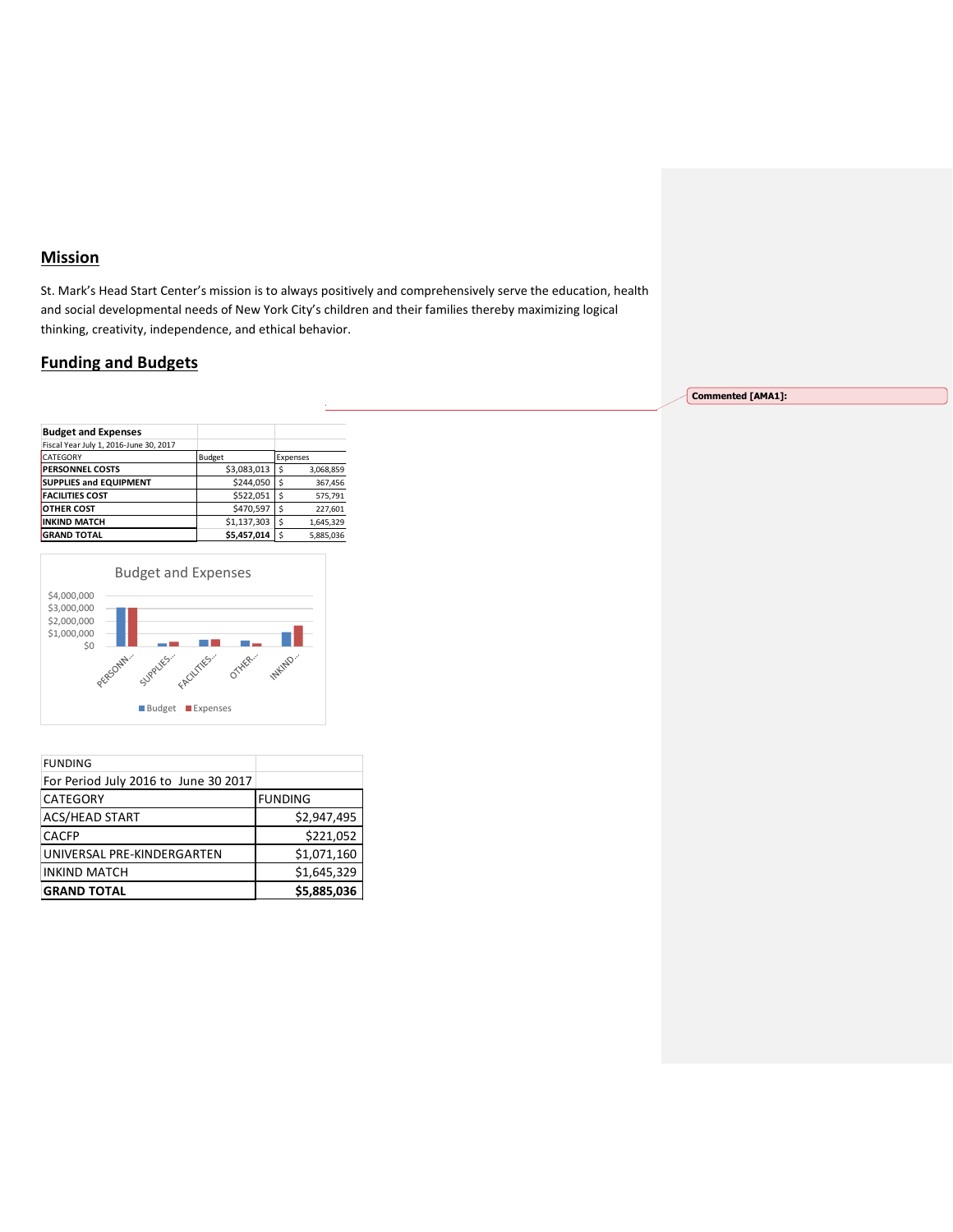### **Audits and Reviews**

There were no Federal reviews during this time period.

The compliance audit had the following findings:

- 1) The Delegate agency claimed Non-Federal Share rent on a federal interest sites, which resulted in questioned costs of \$794,642.
- 2) Out of three different classrooms for three different months (Classroom 1 October 2015, Classroom 3 – November 2015, Classroom 4 – December 2015) auditor noted the following:
	- a) Classroom 1 Attendance reported to ACS was higher by 1 day for 7 students than documented in the roll book
	- b) Classroom 3 Attendance reported to ACS was lower by 1 day for 6 students than documented in the roll book; and
	- c) Classroom 4 Attendance reported to ACS was lower by 1 day for 13 students than documented in the roll book

In Response:

- 1) The agency stopped reporting Non-Federal share on its sites with federal interests.
- 2) The attendance process will be automated, in an effort to increase accuracy.

The most recent financial audit issued an unqualified opinion.

#### **Eligibility and Enrollment**

| The total number of children and families served: | - 263 |          |     |
|---------------------------------------------------|-------|----------|-----|
| The average monthly enrollment:                   | 238   | children | 90% |
| Percentage of Eligible children served:           |       |          | 94% |

### **Health Services**

| Percentage of enrolled children that received dental exams:  | 100% |
|--------------------------------------------------------------|------|
| Percentage of enrolled children that received medical exams: | 100% |

### **Parent Involvement Activities**

Parent involvement is an integral part of closing the achievement gap. Parents are encouraged to read to their child with free books distributed each month through partnerships with organizations.

Parents are made to feel welcome and many opportunities for involvement are provided. These includes volunteering, participation in Parent Policy Committee and Program Governance, Health Advisory Committee, and School Readiness Committee.

Employees build partnerships with parents and help them to develop goals, encouraging them to participate in and attend center events. These include:

Pedestrian Safety, Field Trips Home visits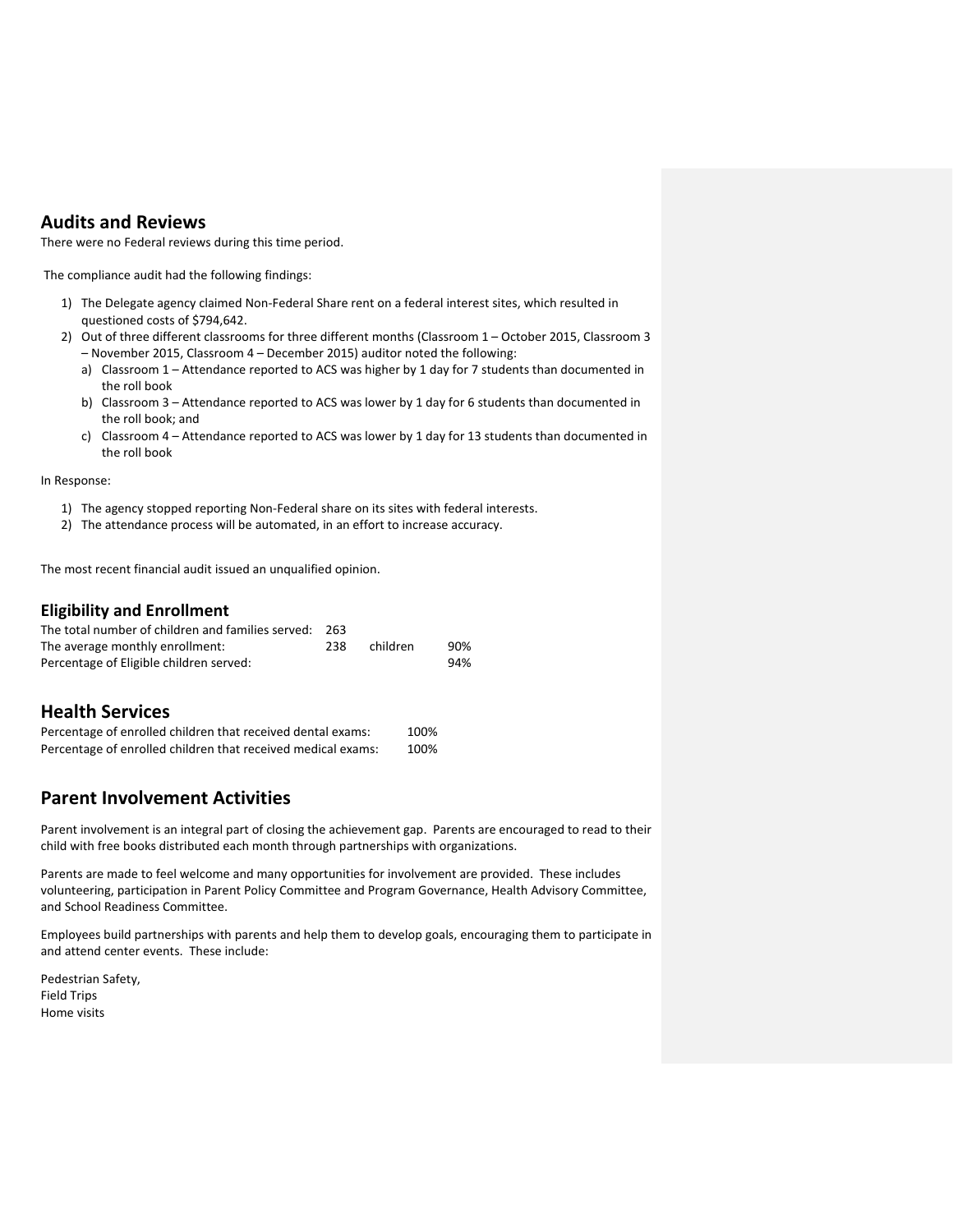Parent Teacher Conferences, Nutrition Training, Transitioning to Kindergarten workshops, Early Childhood Development, Mental Health, Child Abuse and Maltreatment, Domestic Violence, Asthma and Allergies Fall Harvest Winter Wonderland festivities Multiculturalism and food tasting Mother's day and Father's day events Farm to Pre School Daddy Come to School Day

## **Preparing Children for Kindergarten**

#### **Curriculum**

St. Mark's uses Creative Curriculum to establish a framework of child development, teacher involvement and continuous training, parent involvement to provide high quality early childhood experiences, in an effort to increase school readiness. Creative Curriculum is a scientifically based and developmentally appropriate curriculum. It "offers teachers the guidance, support, and freedom to be creative and responsive to children" i Creative Curriculum encourages planning, child specific goals and on-going assessment. The Department of Education units of study are used as a guide for classroom activities.

#### **School Readiness**

St. Mark's created a School Readiness Plan that outlines the necessary components to prepare children for kindergarten. These include:

School Readiness Team School Readiness Goals Quality Teaching and Learning Staff development Family Engagement Evaluating Child Outcomes Supporting Transitions

The school readiness team meet quarterly and at the beginning of the school year. During those meetings data is reviewed and goals to improve the effectiveness of the data and to improve the outcomes are set. We are working to separate data for Dual Language Learners and children with special needs.

This year a school readiness newsletter went out to each parent, encouraging them to complete simple activities at home. These activities compliment the work that children are completing in the classroom.

In addition, we used a coach this year to observe, provide feedback and model developmentally appropriate practices for teaching staff.

This year staff development became a focus for us. All staff need refreshers or new training in all areas, in order to enhance their performance and to maximize their skills while working with children.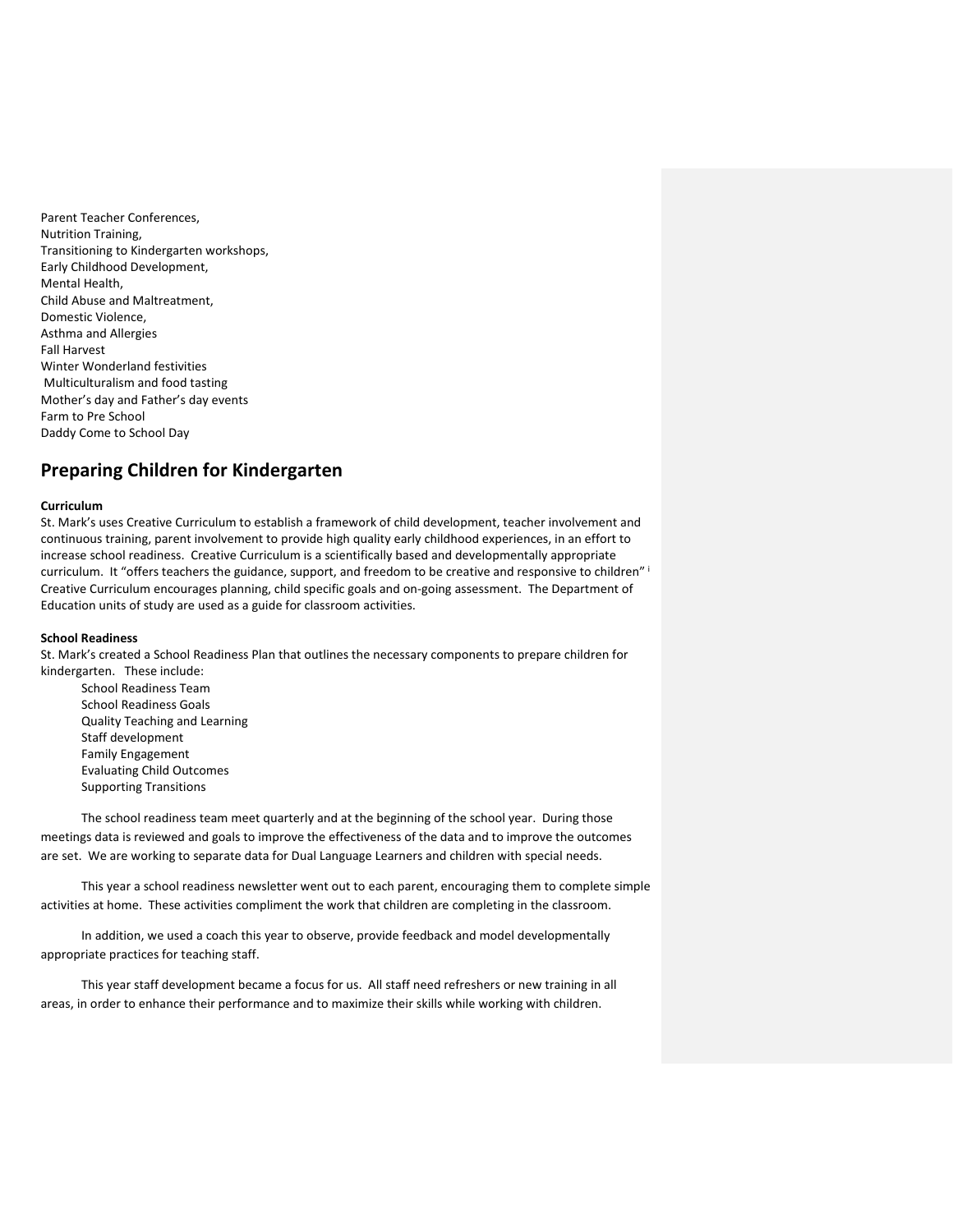Transition activities for children moving on to kindergarten includes workshops, visits from charter schools and visits to public schools. Information and portfolios are shared with the New York City Department of Education for each child moving up to kindergarten.

School Readiness Goals

- *1. Cognition and General Knowledge:*
	- *a) Mathematics:*

Children will understand measure and concepts such as "longer/shorter" and "heavier/lighter". Children will understand and intentionally manipulate quantities. Children will describe and compare features of objects and shapes.

Children will demonstrate an awareness of spatial relationships, patterns, and sequences.

b) *Science*:

Children will demonstrate basic use of scientific method and basic conceptual knowledge of the natural and physical world.

Children will demonstrate the ability to think through problems and apply strategies for solving them.

*c) Social Studies:*

Children will demonstrate an understanding of one's relationship to the family and the community, roles in the family and community and will demonstrate respect for diversity.

*2. Physical Development and Health:*

Children will demonstrate an understanding of safe and healthy habits. Children will demonstrate appropriate gross motor skills and fine motor skills in a variety of settings.

*3. Approaches to Learning:*

Children will cooperate with peers to extend play and solve problems. Children will demonstrate persistence in play, activities, and problem solving. Children will demonstrate curiosity, creativity, flexibility, and willingness to try new experiences. Children will demonstrate use of music, movement, drama and visual art to express ideas and emotions.

*4. Social Emotional Development:*

Children will develop and maintain positive relationships with children and adults. Children will demonstrate positive self-concept and self-efficacy. Children will demonstrate self-regulation skills in response to needs, feelings and events.

*5. Language and Literacy:* 

Children will understand and use an increasing complex and varied vocabulary. Children will understand and respond to literacy and informational text. Children will recognize the names and sounds with some letters.